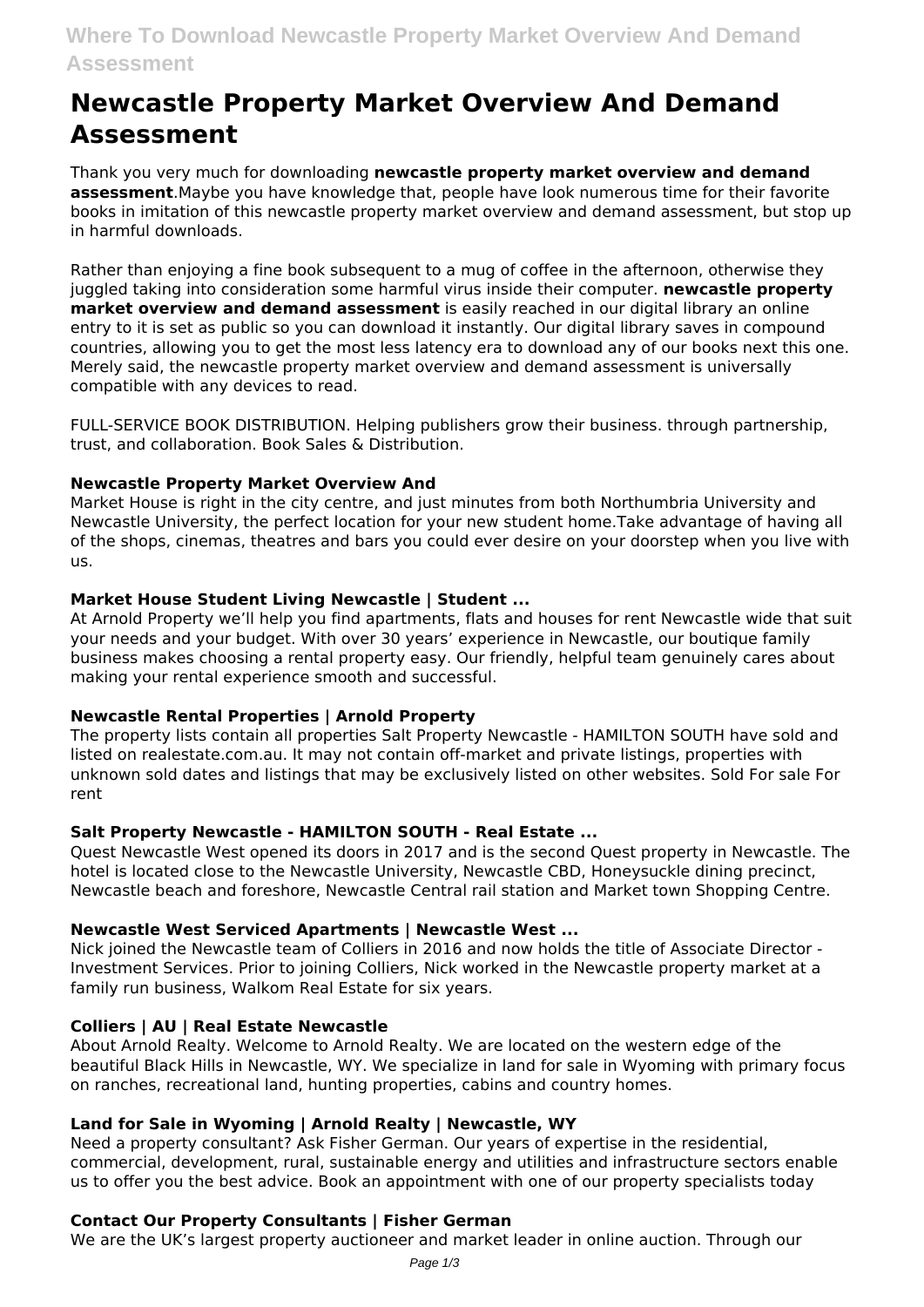market leading auction service iamsold we help Estate Agents to expand their offering with an endto-end auction service for their buyers and sellers. Giving agents the power to speed up sales, increase their revenue and offer their customers more choice.

# **iamproperty | The Smarter Way To Manage Your Market**

Sold: 2 beds, 2 baths, 1029 sq. ft. condo located at 13209 Newcastle Way Unit B204, Newcastle, WA 98059 sold for \$465,000 on Feb 9, 2022. MLS# 1878092. Beautiful 2-bedroom, 2-bathroom condo  $in$  the  $\overline{\phantom{a}}$ 

# **13209 Newcastle Way Unit B204, Newcastle, WA 98059 - Redfin**

McFarlane Property Hulett, Wyoming 163 acres - Was \$1,300,000, Now Reduced to \$1,200,000 Property: The property consists of 163.48 acres. Much of the property has been surveyed. Home: The nearly new home is situated in a hilltop

# **Wyoming Ranches for Sale | Arnold Realty | Newcastle, WY**

Newcastle Coal Futures Overview Detailed financial information on Newcastle Coal Futures. Live price charts, forecasts, technical analysis, news, opinions, reports and discussions.

# **Newcastle Coal Futures Price - Investing.com**

Head office. Aberdein Considine 5 - 9 Bon Accord Crescent Aberdeen AB11 6DN

# **Offices - Aberdein Considine**

Property managers offer excellent customer service while ensuring their clients are kept up to date with everything that's going on at the property. Managers will coordinate maintenance, understand the property market and offer revenue forecasts. We've written a blog post about a day in the life of an Airbnb manager. Read about it here.

# **Airbnb Property Management | Australia & NZ | Hometime**

FIG LLC 5221 N. O'Connor Boulevard Suite 700 Irving, TX 75039 USA +1 972 532 4300 []

# **Contact | Fortress - Fortress Investment Group**

Overview. Fortress Investment Group LLC is a leading, highly diversified global investment manager with approximately \$54.2 billion (1) (2) of assets under management as of September 30, 2021. Founded in 1998, Fortress manages assets on behalf of approximately 1,800 institutional clients and private investors worldwide across a range of credit and real estate, private equity and permanent ...

# **About Fortress | Fortress**

Easiliving estate agents Newcastle specialise in buying, selling and letting only the finest properties for professionals families and students.

# **Easiliving | Estate Agents Newcastle**

PRISMS® is a proprietary risk management software developed by EG to measure, price and manage the various risks attached to leveraged commercial property investments. EG requires that all assets be assessed by PRISMS® to ensure that relevant risks are identified and priced on acquisition and appropriately managed post-acquisition.

# **Managed Property Funds - EG**

Newcastle University is a prestigious university dedicated to leading the way in innovation, creativity, and excellence. We welcome more than 28,000 students from 140 countries, and ensure they graduate as highly employable professionals.

# **Newcastle University : Rankings, Fees & Courses Details ...**

03 Newcastle Hunter Lunch Lunches 17 Sydney Winter Wonderbowls Future Directions 20 Benowa National Retirement Living Summit 2021 Conferences 23 Melbourne KONE People in Property Awards Gala Awards 24 Sydney Business Lunch Lunches 30 Canberra ACT Future Directions EOFY - Outlook Future Directions

# **State Events - Property Council**

Newcastle Coal Futures historical prices: closing price, open, high, low, change and %change of the